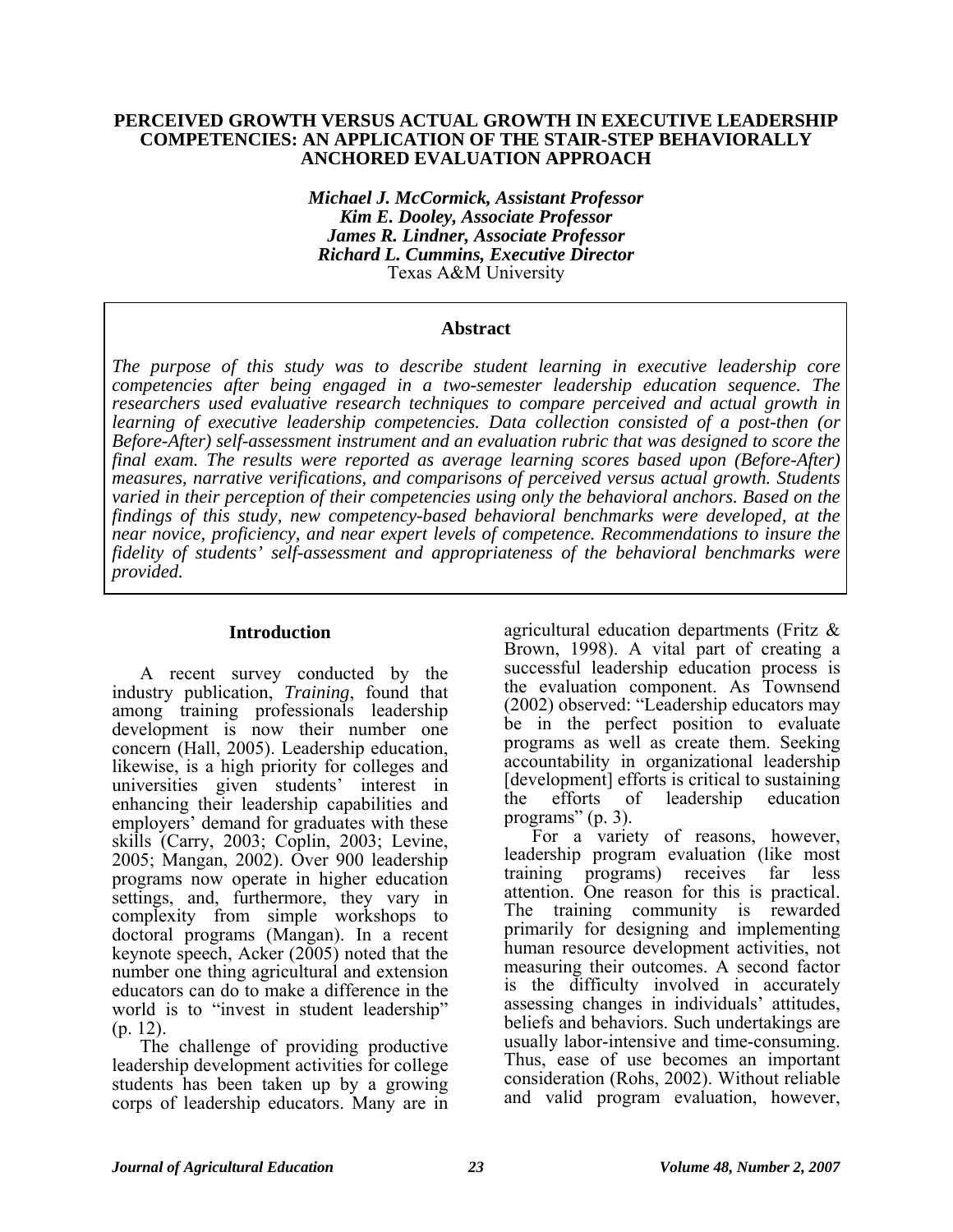leadership learning will continue to occur mainly in "an unplanned and serendipitous way" (Boyd & Murphrey, 2002, p. 36). Therefore, a need exists for an easy-toimplement but reliable and valid evaluation methodology for measuring leadership education results.

For departments of agricultural education (broadly defined), the assessment and evaluation of both student and program success is particularly relevant. In their study of traditional departments of agricultural education, Fritz and Brown (1998) found that nearly 70% were offering leadership and human resource development classes. They further determined that these courses were generating a substantial portion of departments' credit hour production. For instance, in 28% of the departments, leadership courses accounted for more than half of all contact hours generated. In recognition, some departments have changed their names to include "leadership" as one of their content areas. Leadership training and development has become a very large part of what current agricultural education departments are doing. It follows, therefore, that creating good assessment methods for evaluating leadership development among undergraduate students is essential for the continued success of agricultural education departments.

# **Conceptual Framework**

The conceptual framework for this study combines the behaviorally anchored selfassessment methodology introduced by Dooley and Lindner (2002) with a competency model of executive leadership developed by Cummins (2005).

# *Stair-Step Assessment Method*

Dooley and Lindner (2002) developed a self-assessment protocol to document growth (learning) in distance education core competencies in a graduate course. In developing their assessment tool, Dooley and Lindner used content analysis to identify six core competencies areas for distance education professionals. Then they developed behavioral anchors for each core competency. Behavioral anchors were

defined as "characteristics of core competencies associated with the mastery of content" (Dooley & Lindner, p. 25). A selfassessment instrument was created based upon the core competencies and behavioral anchors. The instrument used a stair-step figure to visually represent progression from novice (0) to expert (7). The behavioral anchors were presented to the students as a self-reflective guide for them to base their before-and after-training evaluations of their competencies.

Open-ended narratives were analyzed to describe a change in learning and to develop competency-based behavioral anchors to serve as authentication tools. Competencybased behavioral anchors were defined as "performance capabilities needed to demonstrate knowledge, skill, and ability (competency) acquisition" (Dooley  $\&$ Lindner, 2002, p. 25). Competency-based behavioral anchors were created for competency levels 2, 4, and 6.

# *Executive Leadership Competency Model*

In a study on the need for leadership training for students in a land-grant college of agriculture, Schumacher and Swan (1993) offered a number of recommendations. Two key recommendations from Schumacher and Swan were a need for the "development and adoption of required leadership development programs for their students" (p. 9) and a need for research "designed to identify how the Agricultural Education profession can best facilitate the leadership skill development of students..." (p. 9). These authors noted, further, that Departments of Agricultural Education (broadly defined) are uniquely qualified to lead larger efforts to provide for student leadership development and training. Others have also expressed this view. For example, Birkenholz and Schumacher (1994) noted that:

The demand for future agriculture leaders is great... Changes in agriculture will undoubtedly create an environment in need of strong leadership. Educators in agriculture must recognize that need and implement strategies to develop leaders who are able to effectively guide and direct the industry in the future (p. 8).

However, before a successful leadership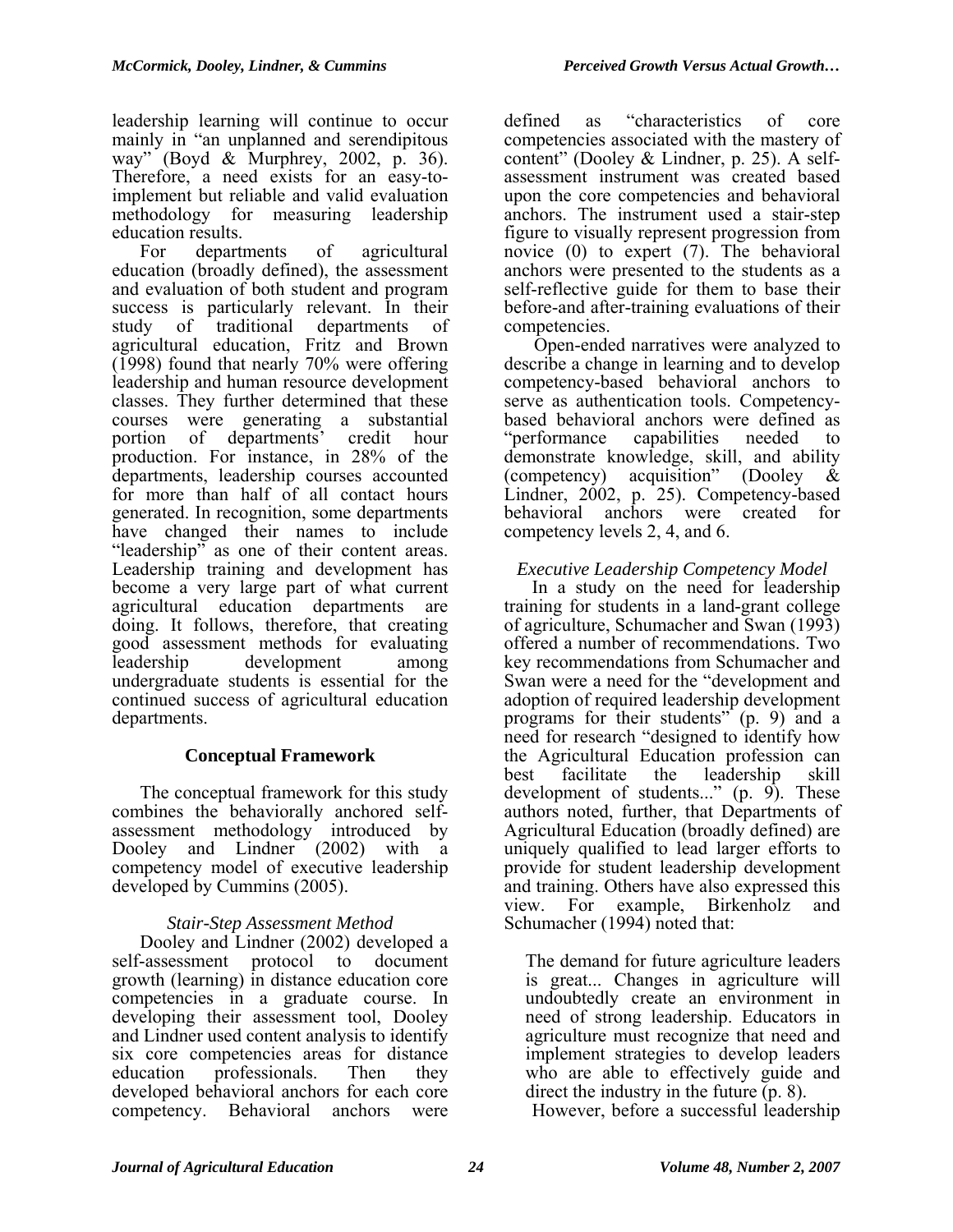development process can be put in place, a reasonably valid leadership competency model is needed. Having such a model enables the leadership educator to design and deliver effective leadership development activities as well as specify evaluation criteria.

To address the need identified by Schumacher and Swan (1993), Cummins (2005) conducted a content analysis of the literature on executive leadership (similar to what Dooley and Lindner did in their study of distance education core competencies) as well as accounts of historical events and biographies of historically significant leaders. He identified six salient competency clusters associated with effective executive leadership. The method Cummins used was similar to the technique

identified by Pernick (2001) as one of the ways in which organizations determine critical leadership competencies;<br>that is, use generic leadership that is, use generic leadership competencies found in theory and the leadership literature. They were: (1) Stay Focused on Purpose, (2) Communicate Purpose and Vision, (3) Establish and Maintain Environment, (4) Develop Others, (5) Lead Teams, and (6) Make Decisions in a Complex Environment (Ambrose, 1970; Barnard, 1968; Bossidy, Charan, & Burck, 2002; Hanson, 1999; Janis, 1983; Keegan, 1988; Kouzes & Posner, 1988; Lansing, 1999; Pressfield, 1998; Watkins, 2003). Table 1 provides operational definitions of each executive competency.

Table 1

*Core Executive Leadership Competency Operational Definitions* 

| <b>Executive Leadership</b><br>Core Competency | <b>Operational Definition of Construct</b>                                                                                                                                |
|------------------------------------------------|---------------------------------------------------------------------------------------------------------------------------------------------------------------------------|
| Stay Focused on<br>Purpose                     | Ability to sort through incomplete, inaccurate, and sometimes<br>conflicting data and determine what should be done                                                       |
| Communicate Purpose<br>& Vision                | Skill to express to others what the intended outcome will look like if<br>we get it right                                                                                 |
| Establish & Maintain<br>Environment            | Competence to put into place the behaviors, standards or<br>performance, training and feedback essential to attain the goals of<br>the organization                       |
| Develop Others                                 | Expertise to increase the knowledge and skills of others in order to<br>enhance their capacity to perform and to utilize their leadership<br>ability for the organization |
| Lead Teams                                     | Capability to direct the work of others in the pursuit of a common<br>goal acceptable to all                                                                              |
| Make Decisions in a<br>Complex Environment     | Proficiency to take into account both the known and the unknown<br>and make informed and thoughtful decisions                                                             |

It is noteworthy that the six executive competencies identified by Cummins (2005) match reasonably well with the executive competencies identified by Moore and Rudd (2004) for extension directors and administrators if one re-classifies the 80 specific competencies into the six competency cluster proposed by Cummins.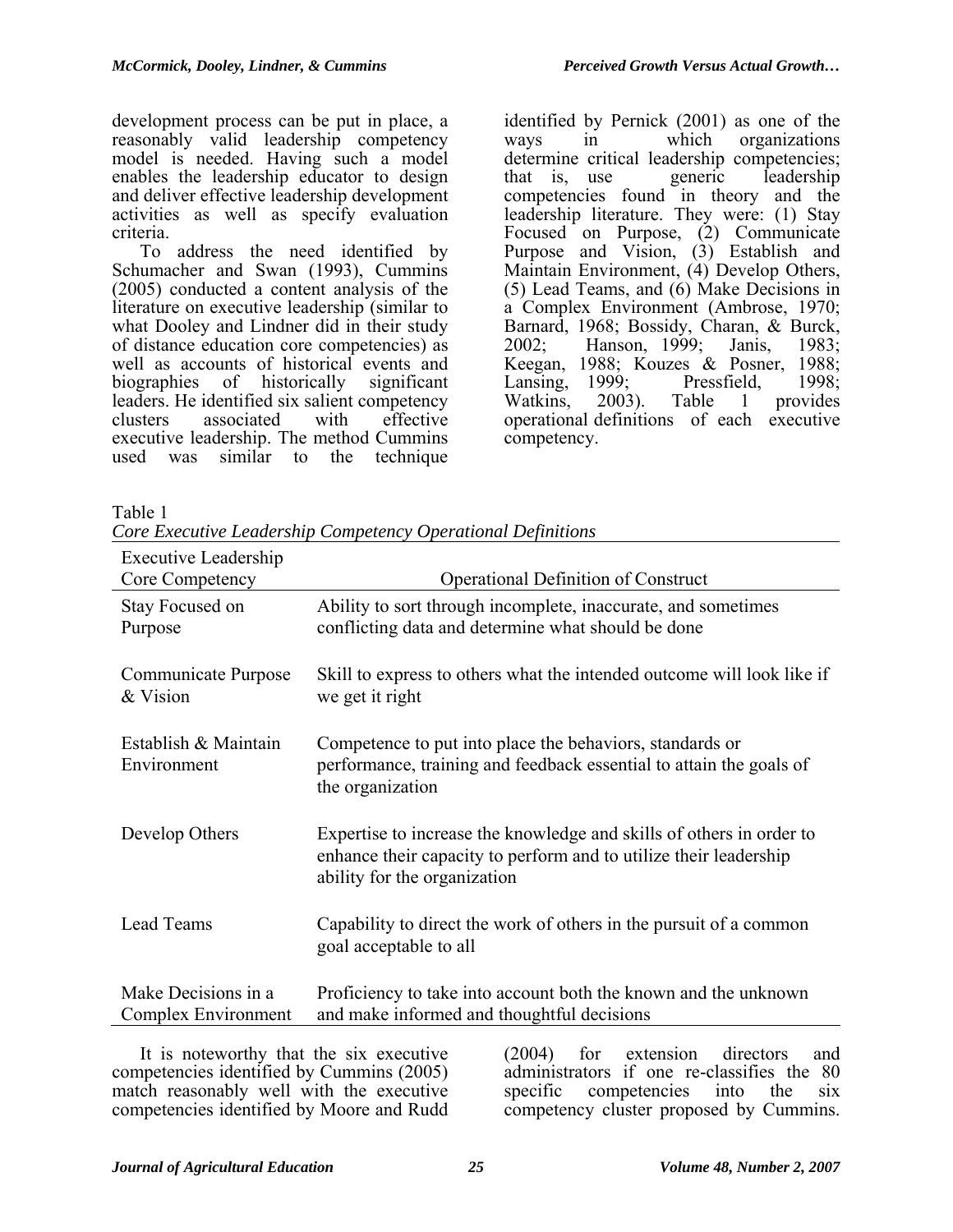For example, the competency "Demonstrate Respect for Others  $(p. 27)$ " identified by Moore and Rudd (2004) can be encompassed in the "Establish and Maintain the Environment" competency from the Cummins (2005) executive competency model. Another example is "Think Strategically (p. 27)", which fits well within the "Make Decisions in a Complex Environment" competency in the Cummins model. As previously noted, having a competency model enables the leadership educator to design and deliver effective leadership development activities as well as specify evaluation learning criteria.

## **Purpose**

The purpose of this study was two-fold. First was to measure perceived growth of executive leadership competencies among a select group of undergraduate students after they had completed a two-semester executive leadership course. Second was to compare perceived to actual learning based upon final exam scores.

# **Research Questions**

The following research questions guided this study:

- 1. What were the class average scores for each of the executive leadership core competencies based upon the Before-After self-assessment measures?
- 2. How did the individual's perceived growth ("After"-score) compare with<br>the individual's actual growth the individual's actual (expert-authenticated final exam score)?
- 3. Was the stair-step behaviorally anchored self-assessment instrument used in this study a reasonably accurate measure of student learning?

### **Methods**

This study used evaluative research techniques to compare perceived and actual growth in learning of executive leadership  was analyzed and interpreted by the second competencies among undergraduate students taking a leadership education sequence. Data collection consisted of a Before-After selfassessment instrument. A scoring rubric was employed to grade students' final exams to assure grading consistency and control for instructor bias, since the instructor was one of the researchers. Also, while the first author may have been the instructor, the data and third authors, which is a recommended technique for controlling experimenter's bias (Borg & Gall, 1989). In addition, the instructor had consistent opportunities for observation and interaction with the learners (prolonged engagement).

 two-semester course. Based on the set of competencies identified by Cummins (2005), a curriculum for a two-semester course on executive leadership was developed. The curriculum was reviewed and approved by the dean and associate dean of student affairs and the university curriculum committee. Furthermore, the course content was evaluated by a panel of university leadership educators from across the United States. The panel agreed that the identified competencies represented capabilities central to the executive leadership function. Dooley and Lindner's (2002) stair-step assessment protocol using a Before-After questionnaire based on the six executive leadership competencies was developed and administered to all students in the executive leadership course at the conclusion of the

The natural setting for this investigation was a two-semester executive leadership course conducted at Texas A&M University. The students were part of a cohort that was required to take this course. The cohort was composed of 44 college seniors participating in a structured leadership development program, and all the students participated in the study. Thus, the sample selected was essentially a convenience sample. All were members of a student organization that has as its purpose the development of the leadership capabilities of its members. Respondents were coded with a number to ensure confidentiality. Students attended 28, one-hour weekly meetings, half in a fall semester and half in a spring semester. Classes included lectures with handouts,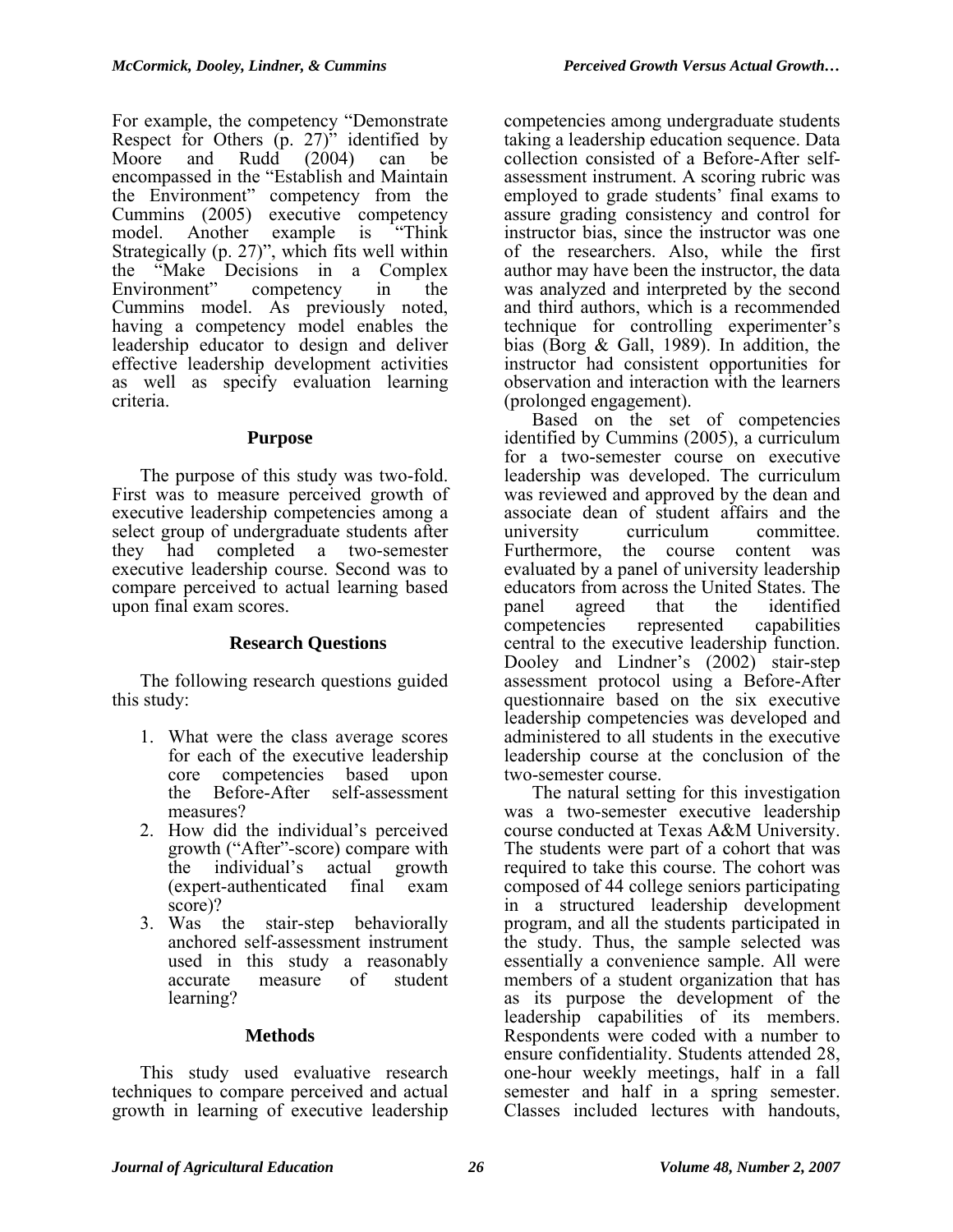case studies, class discussions, and analysis of film clips. This study was approved by the Institutional Review Board for Human Subjects.

As mentioned previously, the researchers used a before-after selfassessment instrument along with researcher/instructor authenticated assessment (that is, the final exam) to document learning. The final exam was a reflective paper based upon the movie "Remember the Titans." Students were asked to identify, describe, and discuss how the main character employed at least five of the six executive leadership functions. An expert-authenticated assessment rubric was used by the instructor and research team to substantiate the final exam and control for bias.

The self-assessment instrument for this study was modified from an instrument that has been shown to be a consistent measure

researchers used the stair-step approach<br>(rather than a continuum or summated scale) of competence for distance education professionals (Dooley & Lindner, 2002). Reliability for this instrument was estimated by calculating a Guttman split-half coefficient on pretest or "Before"  $(r = .79)$ and posttest or "After" (*r* = .70). The researchers used the stair-step approach to visually represent progression from *novice* (0) to *expert* (7). Since the students came into the course sequence as novices regarding executive leadership competencies, the researchers determined that a *4* on the step-stair model indicated *proficiency* in a core competency area. The numbered stair-steps were intended to serve as a reflection tool for the students to measure their learning rather than test for statistical significance. Averages were calculated to show trends in the data. Students were provided the operational definitions from which to base their Before-After assessment (Figure 1).



*Figure 1.* Example of "stay focused on purpose" core competency and self-assessment format.

The open-ended narrative (the box with the heading "verification") was used to verify the level of executive leadership competence perceived by the students for each of the six competencies. To authenticate individual learning scores, the

average of the perceived executive leadership competencies was calculated by totaling the self-assessment scores provided by each student (their "After" scores) and dividing by six, because there were six competencies. A projected exam score was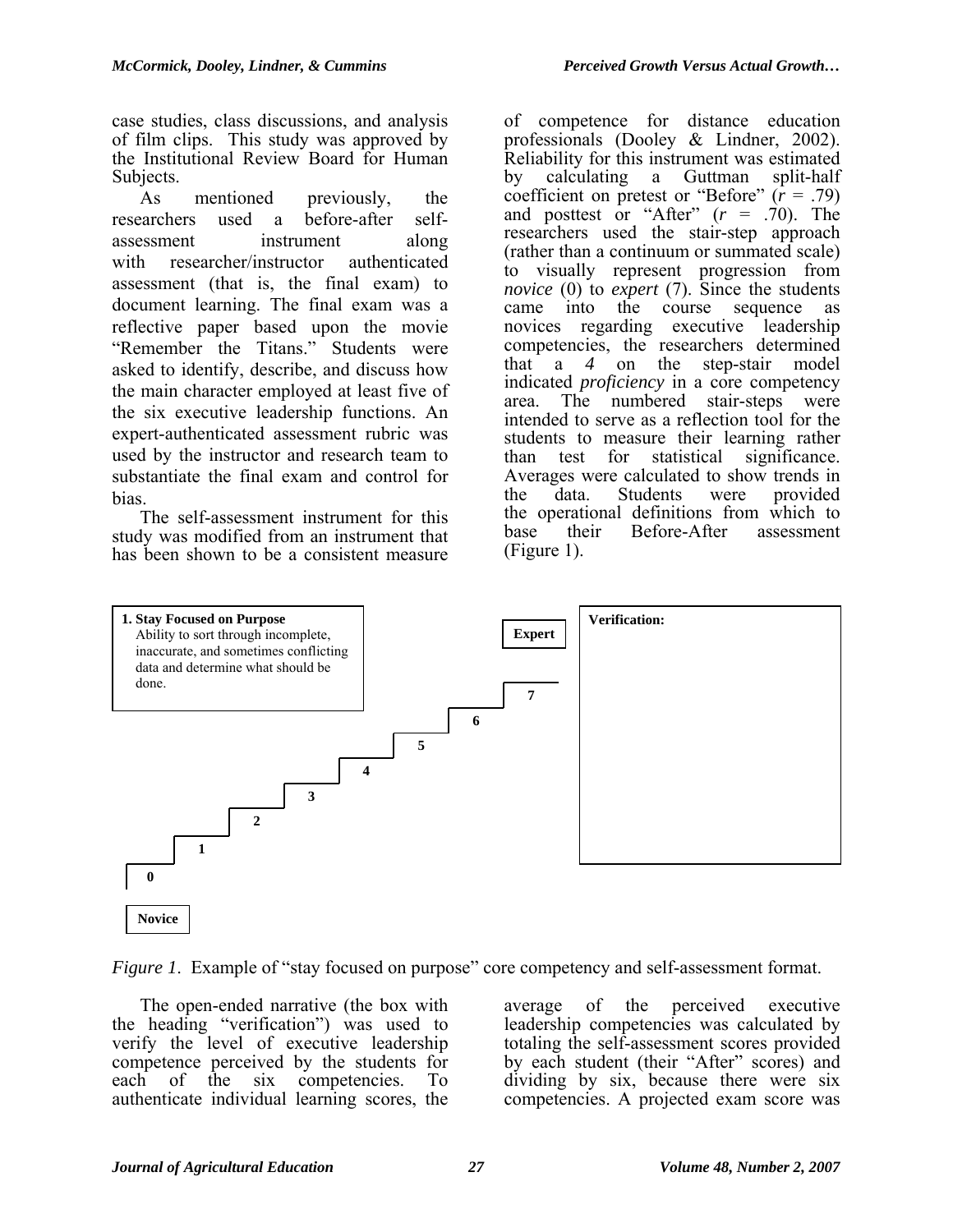calculated by dividing the average perceived score by seven, which was the highest possible score for the stair-step method and multiplying by 100. The projected exam score was compared to the students' actual final exam score to determine the accuracy of their projected final scores (based on their self-assessment) to actual scores (Final Exam scores) using the following scale: Accurate  $=$  within a ten point range; over/under estimated = 11 to 20 point range; and extremely over/under estimated  $=$ greater than  $20$  point difference between projected final exam score and actual final exam score.

### **Results**

The results of this study are reported in three areas: (1) the average learning scores of executive leadership core competencies based upon the Before-After measures,

(2) narrative verifications used to illustrate competence in executive leadership, and (3) the comparison of individual's perceived (self-assessment) versus actual growth (final exam) of executive leadership competencies. In Table 2, the average growth is indicated for each of the six core executive leadership competencies.

For *Staying Focused on Purpose*, students reflected that their "Before" competence range was 0-6. By the end of the executive leadership course sequence, students' "After" competence range was 2-7. With 4 as the *proficiency* level, 33 of the 44 students (or 75%) were below in their "Before" scores. In their "After" scores, only 3 were below proficiency. The growth ranged from 2.4 to 5.0 with an average growth of 2.6, or 2 stair-steps<br>on the self-assessment instrument (Table 2).

Table 2

*Average Growth in Executive Leadership Competency Clusters (N = 44)* 

|                                            |        | Class Average |        |
|--------------------------------------------|--------|---------------|--------|
| Core-Competency                            | Before | After         | Growth |
| 1. Stay Focused on Purpose                 | 2.4    | 5.0           | 2.6    |
| 2. Communicate Purpose & Vision            | 2.5    | 5.2           | 2.7    |
| 3. Establish & Maintain Environment        | 2.7    | 5.2           | 2.5    |
| 4. Develop Others                          | 3.1    | 5.4           | 2.3    |
| 5. Lead Teams                              | 3.0    | 5.3           | 2.3    |
| 6. Make Decisions in a Complex Environment | 3.0    | 5.3           | 2.3    |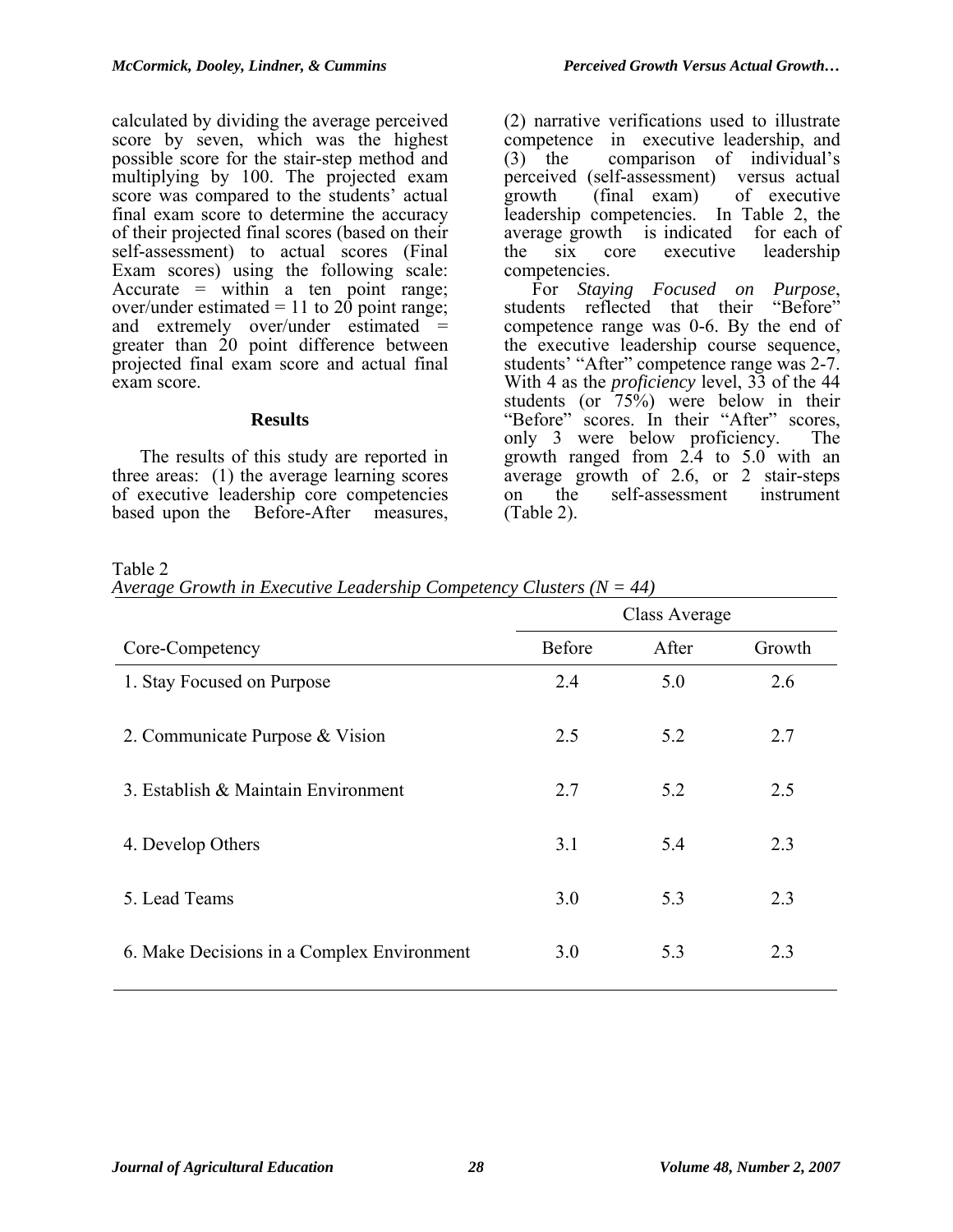For the *Staying Focused on Purpose* competency, one respondent, who rated himself as a "6" at the end of the course ("After") for that capability noted:

Before this year, I knew what I wanted, but sometimes I got distracted and deviated from my path to my purpose. Now, when I decide what I want, I am much more able to stay on task until it's done (3).

For *Communicate Purpose and Vision*, students rated their "Before" competence from 0-5 and "After" competence from 3-7. The average growth was 2.5 to 5.2 with an incremental change of 2.7. The majority of the learners (32) were below the proficiency level in their "Before" competency scores, which was 73% of the students. However, only three learners were still below proficiency in their "After" scores. One respondent who perceived himself to be below proficiency stated this: "I usually have a hard time communicating purpose and vision to what I'm doing. I find myself just trying to do it myself. I think I have found more reasons to stop doing this" (24).

For the third core competency, students assessed their ability to *Establish and Maintain Environment,* ranging from 0-5 "Before" and 4-7 "After." There were 32 learners (73%) who were below the proficiency level in their "Before" scores, but no one reported being below proficiency in the "After" assessment. The average "Before" score for this construct was a 2.7, with students assessing their competence at 5.2 by the end of the course sequence, a change of 2.5.

A student who perceived growth from a 3 to a 4 on the *Establish and Maintain the Environment* competency had this to say: "This function is hard to ensure during the experience as a senior, since we are not totally active with the training atmosphere. My awareness of its necessity has increased, but maybe not my personal skills at doing it" (22).

*Develop Others* is an important dimension of leadership education. Student self-assessments for the "Before" scores ranged from 0-6 with "After" scores at 1-7.

Twenty-five students reported a below proficiency score in their "then" assessment  $(57%)$  and only four after the course sequence. The average competence changed from a 3.1 "Before" to a 5.4 at the end of the course sequence ("After") with a change of 2.3. The "After" score for *Develop Others* was the highest competence area.

One student who only rated himself as a 4 at the end of the course sequence offered these bullets in his verification narrative:

- Can develop others in many ways…technical skills, leadership skills, relationship skills, personal
- improvement, etc...<br>• The quality of an organization is resultant upon the quality of the individuals (9).

For the core competency of *Lead Teams*, students rated themselves between 0-6 "Before" and 2-7 "After." Twenty-six students (59%) rated themselves below the proficiency level when reflecting back. Only four students reported lacking proficiency after the course sequence. The average competence was 3.0 before participating in the course sequence and 5.3 at the end, with an increase of 2.3.

A student who perceived his competence in this area to be proficient when he started and now felt he was at a level 6 indicated: "I see this as my most resourceful function this year. Most of the time I felt as a team leader getting others to jump on board and follow" (27).

The final core competency was *Make Decisions in a Complex Environment*. Students expressed beginning competence ("Before") ranges of 0-6 and ending competence ("After") ranges of 2-7. Twenty-eight students (64%) lacked proficiency as indicated by their "Before" scores. Four students, however, still lacked proficiency in their "After" self-assessment. The average level was a 3.0 "Before" and 5.3 at the end of the course sequence ("After").

One student who reported a level 6 competence in this area stated, "Many times in difficult situations leaders are the ones everyone looks to in order to make complex decisions. It's important to make your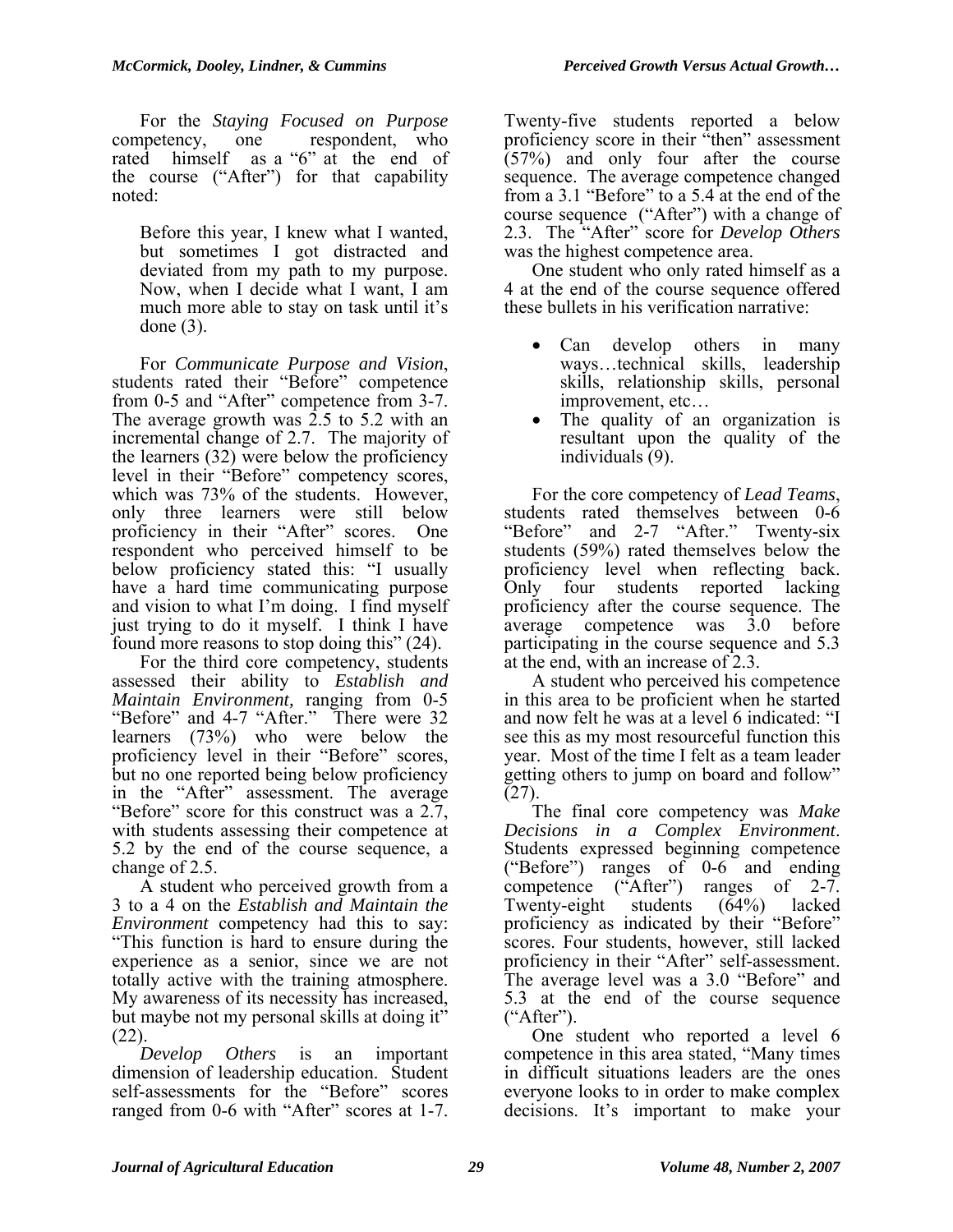decisions quickly but with sound judgment. Then support your decision" (38).

Although the average class change in perceived competence is interesting to measure, the real challenge for educational researchers is measuring actual growth or learning as a result of an educational program. In order to address this concern, the researchers recoded each student's average competence into a projected final exam score by dividing their self-assessment score by the highest possible

score (expert) of a 7 and multiplying by 100. This number was then compared to their actual expert authenticated final exam score (Table 3). Using the decision model described in the methods section above, estimates for student perceived competence versus actual competence was determined. Based on student selfassessments, 22 of the 44 students accurately estimated their competence. The remaining 22 students underestimated their learning.

Table 3

*Comparison of Perceived and Actual Learning of Executive Leadership Competencies* 

| Respondent     | Average Self-<br>Assessment Score <sup>a</sup> | Projected Final<br>Exam <sup>b</sup> | <b>Actual Final</b><br>Exam Score <sup>c</sup> $(\%$ ) | Discrepancy                      |
|----------------|------------------------------------------------|--------------------------------------|--------------------------------------------------------|----------------------------------|
|                | 6.17                                           | 88                                   | 79                                                     | Accurate                         |
| $\overline{2}$ | 6.67                                           | 95                                   | 91                                                     | Accurate                         |
| 3              | 4.67                                           | 67                                   | 85                                                     | <b>Extremely Under Estimated</b> |
| $\overline{4}$ | 4.67                                           | 67                                   | 74                                                     | Accurate                         |
| 5              | 4.83                                           | 69                                   | 82                                                     | <b>Under Estimated</b>           |
| 6              | 5.50                                           | 79                                   | 91                                                     | <b>Under Estimated</b>           |
| 7              | 5.70                                           | 81                                   | 93                                                     | <b>Under Estimated</b>           |
| $\,8\,$        | 5.50                                           | 79                                   | 81                                                     | Accurate                         |
| 9              | 4.33                                           | 62                                   | 99                                                     | <b>Extremely Under Estimated</b> |
| 10             | 5.50                                           | 79                                   | 72                                                     | Accurate                         |
| 11             | 3.50                                           | 50                                   | 82                                                     | <b>Extremely Under Estimated</b> |
| 12             | 3.83                                           | 55                                   | 84                                                     | <b>Extremely Under Estimated</b> |
| 13             | 4.83                                           | 69                                   | 90                                                     | <b>Extremely Under Estimated</b> |
| 14             | 4.83                                           | 69                                   | 75                                                     | Accurate                         |
| 15             | 4.33                                           | 62                                   | 91                                                     | <b>Extremely Under Estimated</b> |
| 16             | 4.67                                           | 67                                   | 78                                                     | <b>Under Estimated</b>           |
| 17             | 5.50                                           | 79                                   | 83                                                     | Accurate                         |
| 18             | 5.33                                           | 76                                   | 85                                                     | Accurate                         |
| 19             | 5.67                                           | 81                                   | 89                                                     | Accurate                         |
| 20             | 5.17                                           | 74                                   | 87                                                     | <b>Under Estimated</b>           |
| 21             | 4.67                                           | 67                                   | 78                                                     | <b>Under Estimated</b>           |
| 22             | 4.17                                           | 59                                   | 92                                                     | <b>Extremely Under Estimated</b> |
| 23             | 5.00                                           | 71                                   | 78                                                     | Accurate                         |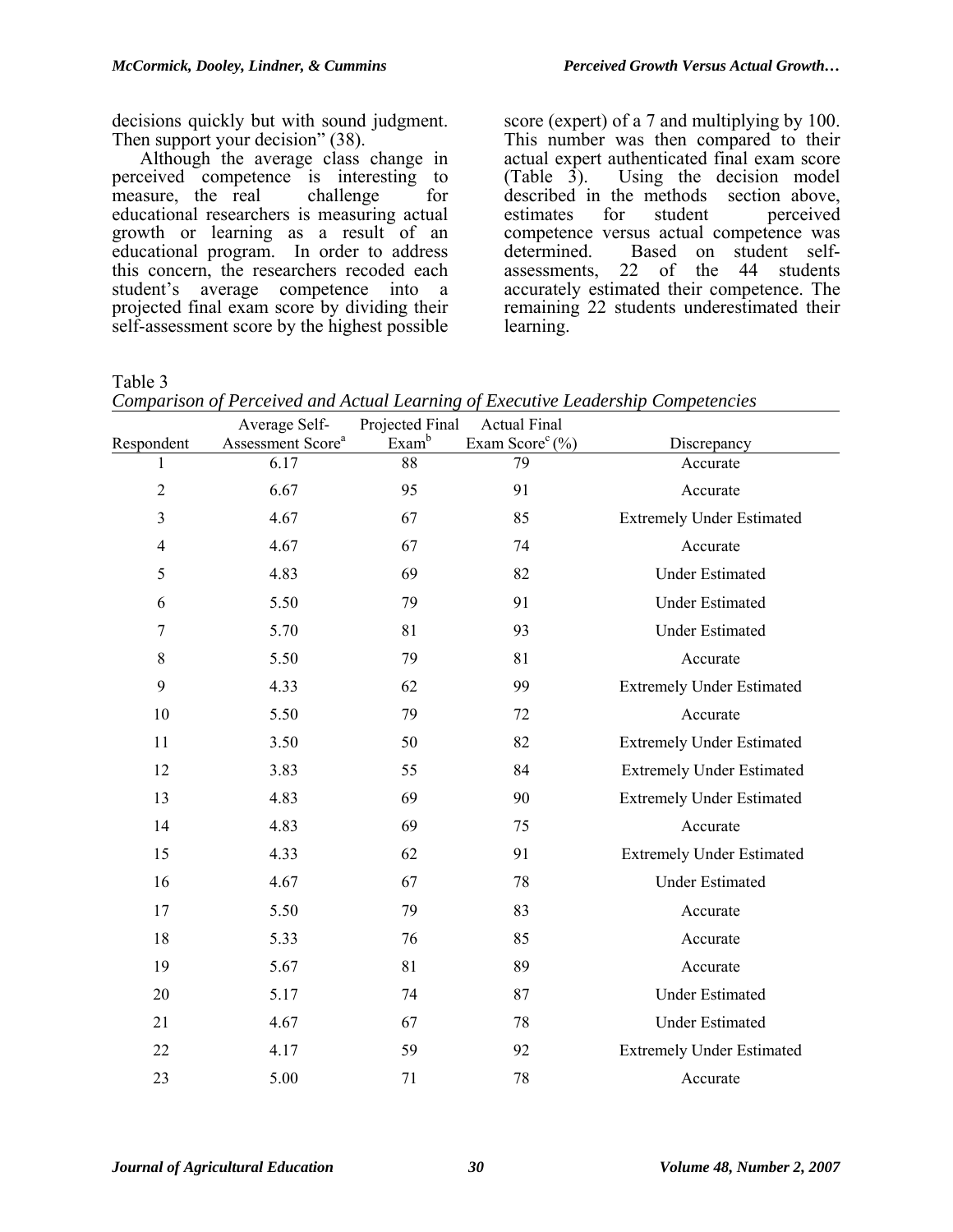| Respondent | Average Self-<br>Assessment Score <sup>a</sup> | Projected Final<br>$Exam^b$ | <b>Actual Final</b><br>Exam Score <sup>c</sup> $(\% )$ | Discrepancy                      |
|------------|------------------------------------------------|-----------------------------|--------------------------------------------------------|----------------------------------|
| 24         | 4.83                                           | 69                          | 74                                                     | Accurate                         |
| 25         | 5.83                                           | 83                          | 76                                                     | Accurate                         |
| 26         | 6.00                                           | 86                          | 81                                                     | Accurate                         |
| 27         | 5.67                                           | 81                          | 95                                                     | <b>Under Estimated</b>           |
| 28         | 6.00                                           | 86                          | 81                                                     | Accurate                         |
| 29         | 4.50                                           | 64                          | 79                                                     | <b>Under Estimated</b>           |
| 30         | 4.83                                           | 69                          | 84                                                     | <b>Under Estimated</b>           |
| 31         | 5.17                                           | 74                          | 94                                                     | <b>Under Estimated</b>           |
| 32         | 5.17                                           | 74                          | 65                                                     | Accurate                         |
| 33         | 5.83                                           | 83                          | 77                                                     | Accurate                         |
| 34         | 6.17                                           | 88                          | 91                                                     | Accurate                         |
| 35         | 4.83                                           | 69                          | 73                                                     | Accurate                         |
| 36         | 6.17                                           | 88                          | 75                                                     | Over Estimated                   |
| 37         | 5.83                                           | 83                          | 81                                                     | Accurate                         |
| 38         | 5.33                                           | 76                          | 90                                                     | <b>Under Estimated</b>           |
| 39         | 6.50                                           | 93                          | 84                                                     | Accurate                         |
| 40         | 5.50                                           | 79                          | 80                                                     | Accurate                         |
| 41         | 5.50                                           | 79                          | 83                                                     | Accurate                         |
| 42         | 5.17                                           | 74                          | 90                                                     | <b>Under Estimated</b>           |
| 43         | 4.50                                           | 64                          | 91                                                     | <b>Extremely Under Estimated</b> |
| 44         | 4.00                                           | 57                          | 80                                                     | <b>Extremely Under Estimated</b> |

<sup>a</sup>Self-assessment score at the end of the course; <sup>b</sup>Projected Final Exam = average self-assessment score/7 x 100; <sup>c</sup>Graded final exam score on a 100 point scale

### **Conclusions and Implications**

Three conclusions emerged from of this study. The first was the positive growth trends in students' perceived average growth in each of the executive leadership competency areas. The second was the implication of the discrepancy between perceived learning and actual learning displayed by some of the students. And third was the need to create behaviorally anchored benchmarks at levels 2, 4, and 6 in order for learners to better gauge their actual competence.

As Table 2 revealed, for each of the six executive competency areas there was a positive change trend. Students tended to improve at least two steps in each of the core competency functions. This finding is consistent with the findings in the Dooley and Lindner (2002) study. Confidence that the self-reported changes were genuine was supported by the data displayed in Table 3. Comparisons of students' final exam scores with their projected final exam scores showed that half of them were accurate in their personal assessments of what they knew and could do. Furthermore, with only one exception, the remaining students underestimated the amount of learning they had experienced. This suggests that students were conservative in their self-estimates of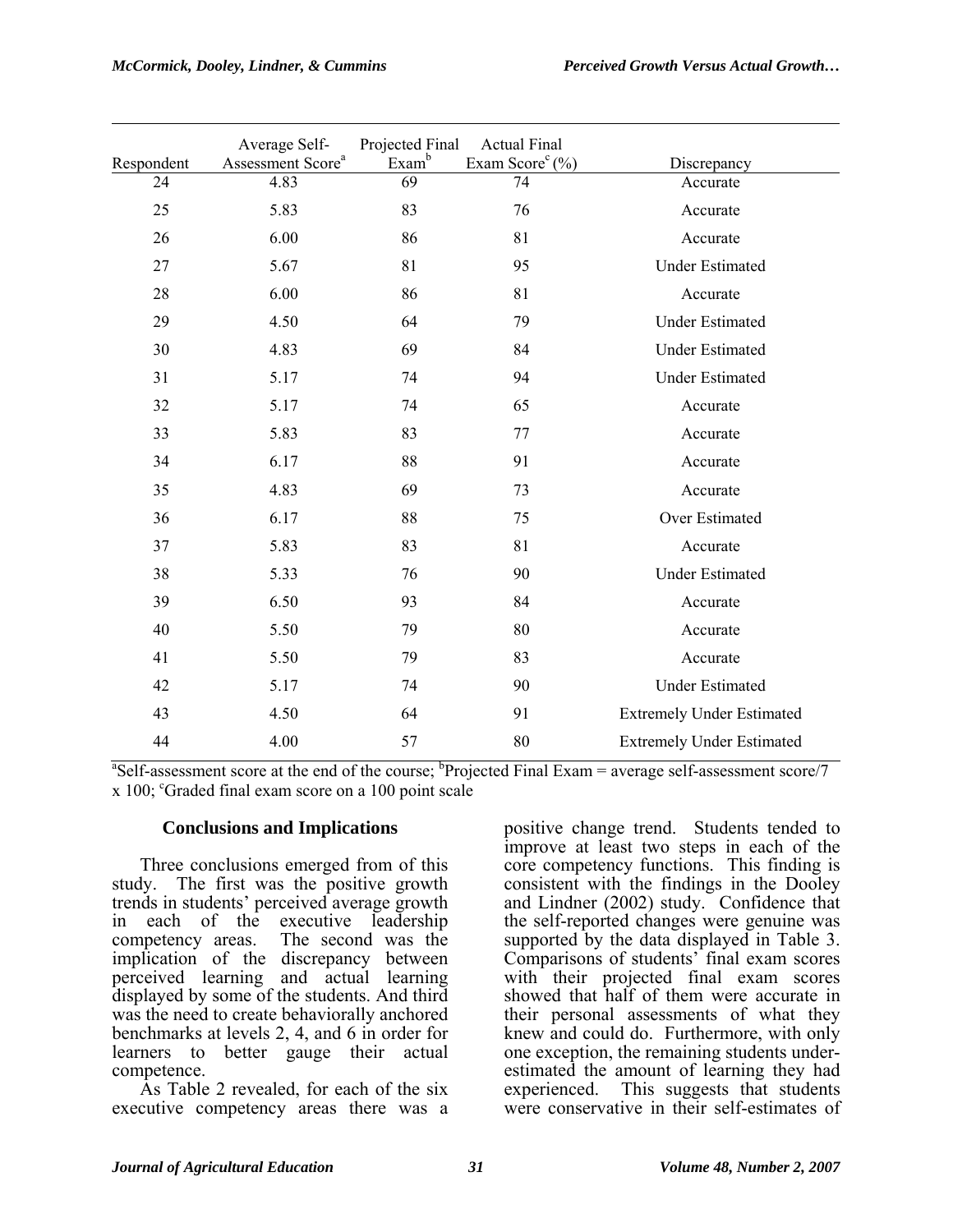their improvement on each of the executive competencies. By the end of the course they had actually learned more than they thought they had. The two-semester class, therefore, appears to have contributed positively to students' mastery of the six executive leadership competencies.

Accurate self-assessment of personal and professional capabilities is essential for success in leadership (Cummins, 2005). One-half the students estimated their competence with reasonable accuracy and about half of the students underestimated their growth in the leadership competencies. Only one student overestimated his or her competence. Thus, the stair-step behaviorally anchored evaluation approach appeared to capture reasonably well students' growth in executive leadership competencies, especially given that only one student overestimated his/her capabilities. However, since respondents were provided with only the operational definitions of each executive competency, an implication is that students' inability to accurately anchor their self-assessment to actual performance may have resulted from a lack of specificity in the executive leadership definitions.

Given that possibility, the authors have created competency-based behavioral anchors for stair-steps 2 (near novice), 4 (proficiency), and 6 (near expert) for each of the six executive competencies. They are presented in Table 4. Bloom's (1956) taxonomy was used to guide the development of each behavioral anchor. For instance, a step 2 level of competency reflected that a student had achieved the knowledge and comprehension level in Bloom's taxonomy for a given executive competency. A step 4 level required students to apply leadership competencies in new settings and analyze the leadership situation. Finally, a step 6 level indicated a student had developed an ability to synthesize and evaluate how different leadership competencies could be used for making decisions and solving problems.

 In summary, this executive leadership course did improve students' perceived growth in their leadership competencies. Growth trends were positive across all six competencies. Furthermore, students' selfassessments of what they had actually learned were essentially conservative; that is, most either accurately estimated their growth or underestimated it. This implies that the stair-step self-evaluation method provides at least a conservative measure of student learning, which is noteworthy. However, future research is needed to test whether adding specificity to the competency-based behavior anchors enhances the accuracy of students' perceptions of their executive competencies.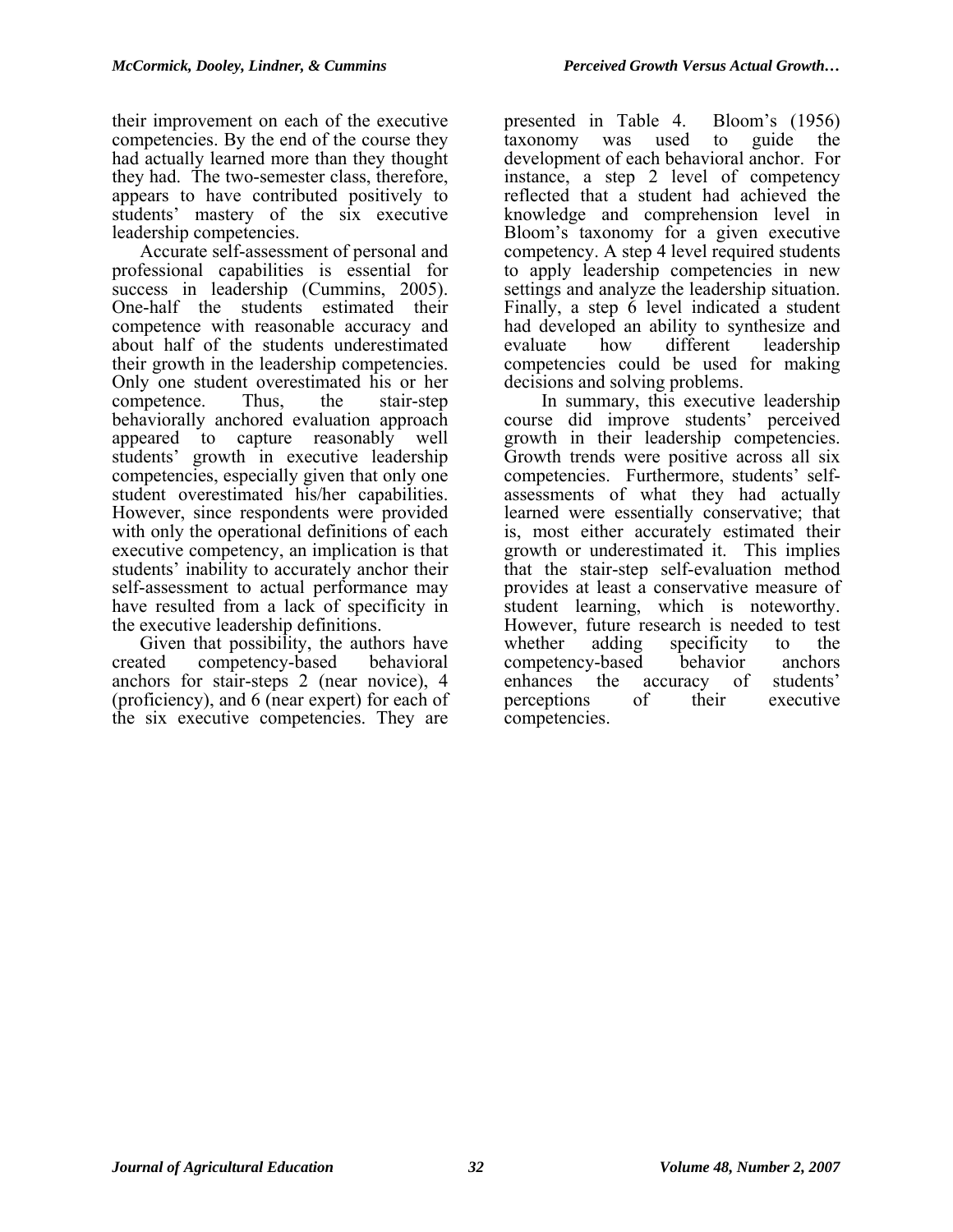| Revised Competency-Based Behavioral Anchors<br>Core Competency | Level          | Competency-Based Behavioral Anchors                                                                                             |
|----------------------------------------------------------------|----------------|---------------------------------------------------------------------------------------------------------------------------------|
| <b>Stay Focused on Purpose</b>                                 | $\overline{2}$ | Explain to someone else what staying focused on<br>٠<br>purpose means.                                                          |
|                                                                | $\overline{4}$ | Develop measures of performance that can be used<br>٠<br>to determine whether a work group is accomplishing                     |
|                                                                | 6              | its purpose.<br>Based on performance information, formulate<br>٠<br>strategies for helping a group perform more<br>effectively. |
| Communicate Purpose $\&$                                       | 2              | Distinguish purpose from vision if asked to.<br>٠                                                                               |
| Vision                                                         | $\overline{4}$ | Show someone how to develop a simple personal<br>٠<br>vision statement.                                                         |
|                                                                | 6              | Devise multiple ways for communicating purpose<br>Е<br>and vision to a group.                                                   |
| Establish and Maintain the                                     | 2              | Identify a movie clip that illustrates establishing and<br>٠<br>maintaining the environment.                                    |
| Environment                                                    | $\overline{4}$ | Devise and put in place a simple performance<br>٠<br>feedback system.                                                           |
|                                                                | 6              | Establish standards of performance, measurable goals<br>٠<br>and a timeline for accomplishing the goals.                        |
| Develop others                                                 | $\overline{2}$ | Summarize what is involved in the process of<br>٠<br>developing others.                                                         |
|                                                                | 4              | Prepare a step-by-step training plan for training group<br>٠<br>members to perform a task.                                      |
|                                                                | 6              | Possess a variety of tools, techniques and strategies<br>٠<br>for enhancing others' capacities to perform at a high<br>level.   |
| Lead Teams                                                     | $\overline{2}$ | Describe the activities involved in providing<br>٠<br>leadership to a group.                                                    |
|                                                                | 4              | Conduct a successful team building activity.                                                                                    |
|                                                                | 6              | Direct, motivate, and coordinate the actions of others<br>to accomplish a common goal.                                          |
| Make Decisions in a<br>Complex Environment                     | 2              | Identify a movie clip that demonstrates making<br>٠<br>decisions in a complex environment.                                      |
|                                                                | 4              | Formulate and ask questions that identify relevant<br>п<br>and reliable information.                                            |
|                                                                | 6              | Assess and integrate available information, and then<br>make an informed choice.                                                |

# Table 4<br>Revised  $C<sub>6</sub>$ *Revised Competency-Based Behavioral Anchors*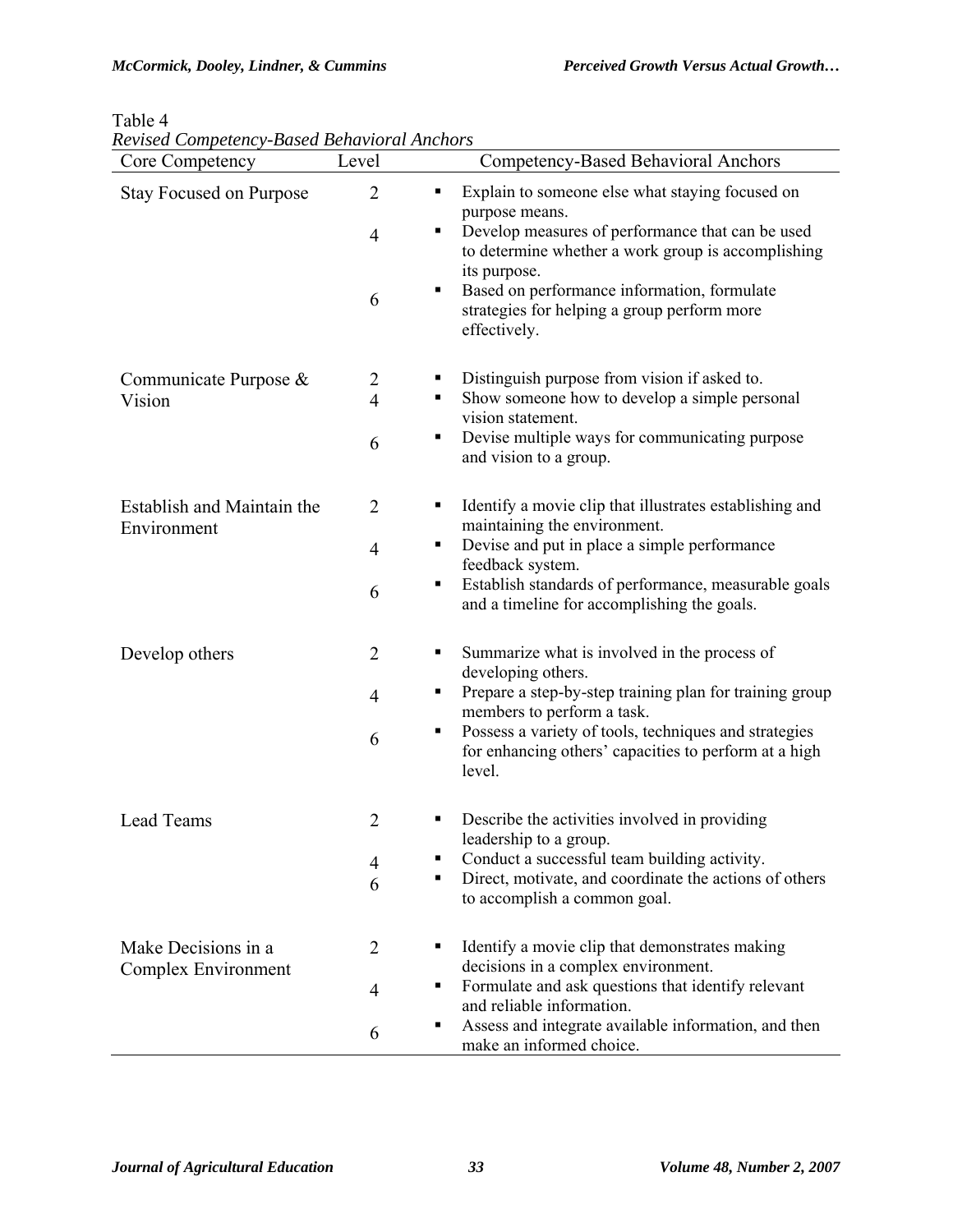#### **References**

Acker, D. G. (2005). Leadership through service: All the easy jobs have been taken. *Journal of International Agricultural and Extension Education, 12*(2), 5-14.

Ambrose, S. E. (1970). *Supreme commander: The war years of Dwight D. Eisenhower.* Garden City, NY: Double Day.

Barnard, C. I. (1968). *The functions of the executive*. Cambridge: Harvard University Press.

Birkenholz, R. J. & Schumacher, L. G. (1994). Leadership skills of college of agriculture graduates. *Journal of Agricultural Education, 35(4), 1-8*.

Bloom, B. S. (1956). *Taxonomy of educational objectives*. Boston: Allyn and Bacon.

Bossidy, L., Charan, R. & Burck, C. (2002). *Execution: The discipline of getting things done*. New York: Crown Business.

Borg, W. R. & Gall, M. D. (1989). *Educational Research*. New York: Longman.

Boyd, B. L., & Murphrey, T. P. (2002). Evaluation of a computer-based, asynchronous activity on student learning<br>of leadership concepts. *Journal of* of leadership concepts. *Journal of Agricultural Education, 43(1)*,  $36-45$ .

Carry, A. (2003). *Left behind: Student leadership programs in higher education.*  NASPA NetResults. Retrieved January 28, 2003, from http://www.naspa.org/netresults/ PrinterFriendly.cfm?ID=926

Coplin, B. (2003). *10 things employers want you to learn in college*. Berkley, CA: Ten Speed Press.

Cummins, R. C. (2005). *Seminar in executive leadership*. Unpublished manuscript, Texas A&M University at College Station.

Dooley, K. E., & Lindner, J. R. (2002). Competency-based behavioral anchors as authentication tools to document distance education competencies. *Journal of Agricultural Education, 43*(1), 24-35.

Fritz, S. M., & Brown, F. W. (1998). Leadership education courses and program in departments of agricultural education. *Journal of Agricultural Education, 39*(3), 57-62.

Hall, B. (2005). The top training priorities for 2005. *Training, 42*(2), 22-29.

Hanson, V. D. (1999). *Soul of battle.* New York: Free Press.

Janis, I. L. (1983). *Groupthink: Psychological studies of policy decisions and fiascoes* (2nd ed.). Boston: Houghton Mifflin.

Jaques, E., & Clement, S. D. (1994). *Executive leadership: A practical guide to managing complexity*. Malden, MA: Blackwell.

Keegan, J. (1988). *The mask of command*. New York: Penguin.

Kouzes, J. M. & Posner, B. Z. (1988). *The leadership challenge*. San Francisco: Jossey-Bass.

 *Shackleton's incredible voyage*. Wheaton, Lansing, A. (1999). *Endurance:*  IL: Tynsdale.

Levine, M. (2005). College graduates aren't ready for the real world. [Electronic version]. *Chronicle of Higher Education, 51*(24), B11.

Mangan, K. S. (2002, May 31). Leading the way in leadership [Electronic version]. *The Chronicle of Higher Education*, p. 10.

Moore, L. L., & Rudd, R. D. (2004). Leadership skills and competencies for extension directors and administrators. *Journal of Agricultural Education, 45*(3), 22-33.